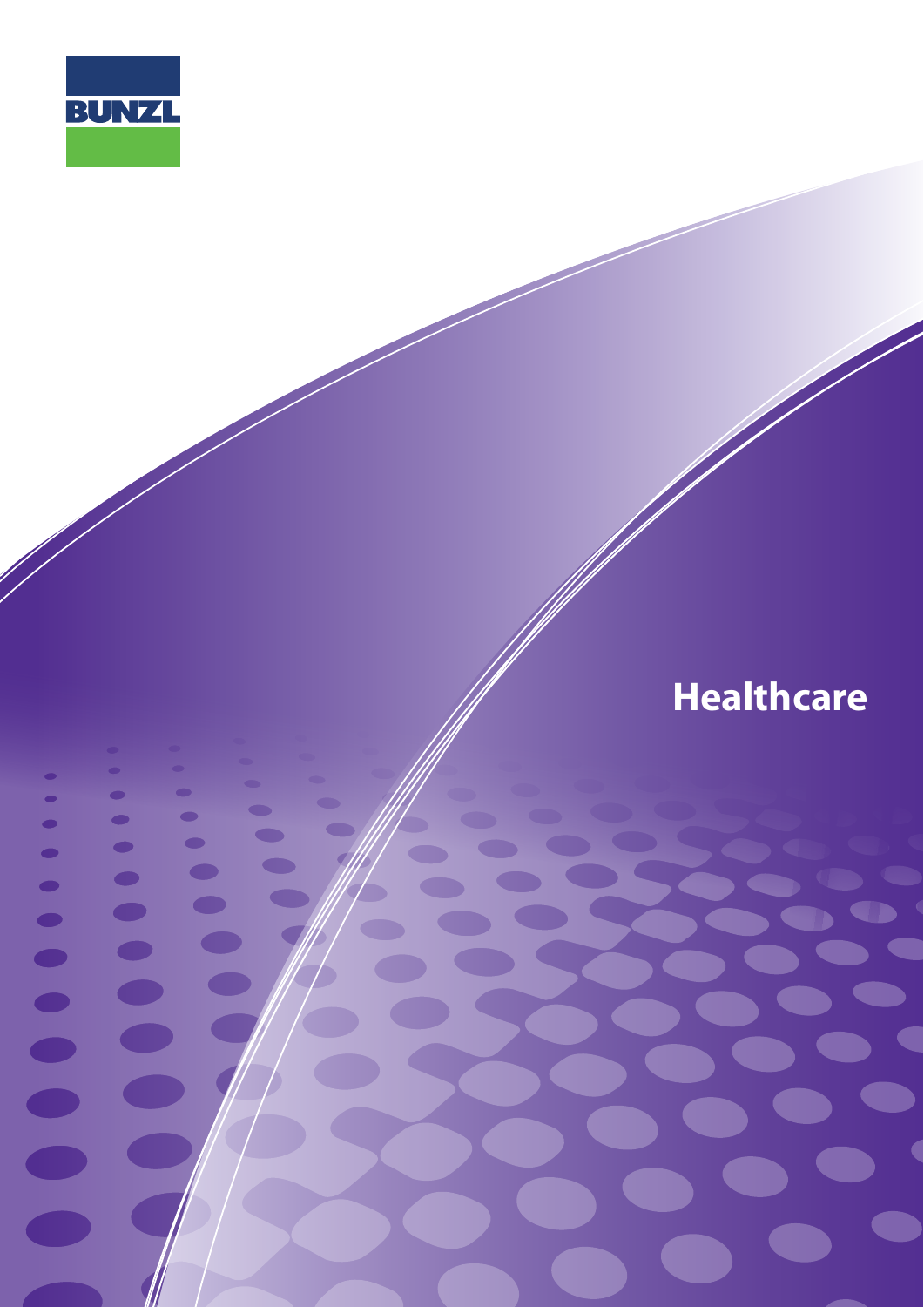### **Continence Aids |** Shape Pads and Faceal Incontinence Aids **HEALTHCARE**











#### Abri-San Standard

- The Abri-San Standard range has a water proof backing to meet demands of moderate to heavy incontinence.
- • Maximum security and leakage guards
- • Wetness indicator and graduation scale
- • Special super absorber
- • Top Dry® skin contact layer

| Code           | <b>Description</b> | Absorption (ml) | Pad size (cm)  | Stripe colour | UOM/Qtv | Image |
|----------------|--------------------|-----------------|----------------|---------------|---------|-------|
| <b>SA9174N</b> | Abri-San 5         | 1200            | 28 x 54        | Purple        | Ct/144  | (A)   |
| <b>SA9178N</b> | Abri-San 6         | 1600            | $30 \times 63$ | Blue          | Ct/102  |       |
| <b>SA9181N</b> | Abri-San 7         | 2100            | $36 \times 63$ | Orange        | Ct/90   |       |
| <b>SA9184N</b> | Abri-San 9         | 2400            | 36 x 70        | Green         | Ct/100  |       |
| <b>SA9186N</b> | Abri-San10         | 2800            | 36 x 70        | Blue          | Ct/84   |       |
| SA9189         | Abri-San11         | 3400            | 36 x 70        | Ruby red      | Ct/64   |       |
|                |                    |                 |                |               |         |       |

\* ISO 11948-1 (Rothwell)

We recommend firm fitting underwear from all of the above products

#### Abri-San Premium Air Plus

Adhesive strip to secure to underwear on smaller sized pads only.

• The Abri-San Standard range has a water proof backing to meet demands of moderate to heavy incontinence.

- • Maximum security and leakage guards
- Special superabsorber
- • Top Dry® skin contact layer
- • Breathable textile backsheet
- • Awarded the Swan Eco label

| Code                        | <b>Description</b>           | Absorption(ml)* | Pad size(cm)   | Stripe colour | UOM/Qty | Image |
|-----------------------------|------------------------------|-----------------|----------------|---------------|---------|-------|
| SA9253-11 Abri-San 1        |                              | 200             | $10 \times 22$ | Yellow        | Ct/280  | (B)   |
|                             | <b>SA9254-11</b> Abri-San 1A | 200             | $10 \times 28$ | Orange        | Ct/336  |       |
| <b>SA9260-11</b> Abri-San 2 |                              | 350             | 14 x 27        | Light Purple  | Ct/336  |       |
| <b>SA9266-12 Ahri-San 3</b> |                              | 500             | 16 x 33        | Red           | Ct/196  |       |
| SA9271-11 Ahri-San 4        |                              | 800             | $20 \times 44$ | Green         | Ct/168  |       |
| <b>SA9374</b>               | Abri-San 5                   | 1200            | 28 x 54        | Purple        | Ct/144  |       |
| <b>SA9378</b>               | Abri-San 6                   | 1600            | $30 \times 63$ | Blue          | Ct/102  |       |
| SA9381                      | Abri-San 7                   | 2500            | $36 \times 63$ | Orange        | Ct/90   |       |
| SA9384                      | Abri-San 9                   | 2400            | $36 \times 70$ | Green         | Ct/100  |       |
| SA9386                      | Abri-San10                   | 2800            | 36 x 70        | Blue          | Ct/84   |       |
| SA9389                      | Abri-San11                   | 3400            | 36 x 70        | Ruby red      | Ct/64   |       |

\* ISO 11948-1 (Rothwell)

We recommend firm fitting underwear from all of the above products

### Sanisoft Charcoal Pads

Sanisoft odour absorbing, disposable pads are for individuals who do not require large absorbency but suffer from faecal ooze and the embarrassing odour associated with it.

- • Peel off adhesive strip enables easy attachment to underwear
- • Mini long has wings for greater protection
- Thermo bonded super absorbent pulp with gel crystals to contain faecal ooze
- • Rapidly absorbing skin contact transfer layer for comfort
- • Carbon and viscose odour absorbing core
- Waterproof backing

| Code                     | <b>Description</b>  | Absorption* | Pad size(cm)      | UOM/Qtv | Image |  |
|--------------------------|---------------------|-------------|-------------------|---------|-------|--|
| <b>SA3536</b>            | Sanisoft Mini Long  | 83          | $22.5 \times 7.5$ | Ct/250  | (C)   |  |
| SA3537                   | Sanisoft Mini Short | 143         | $30 \times 75$    | Ct/250  |       |  |
| * ISO 11948-1 (Rothwell) |                     |             |                   |         |       |  |

Abri-San Special

| Abri-San Premium Air Plus Special can be used for both faecal and urinary continence. |                           |                               |         |         |       |  |  |
|---------------------------------------------------------------------------------------|---------------------------|-------------------------------|---------|---------|-------|--|--|
| Code                                                                                  | Description               | Absorption(ml)* Pad size (cm) |         | UOM/Otv | Image |  |  |
|                                                                                       | SA300200 Abri-San Special | 2000                          | 36 x 70 | Ct/112  | (D)   |  |  |
| * ISO 11948-1 (Rothwell)                                                              |                           |                               |         |         |       |  |  |

104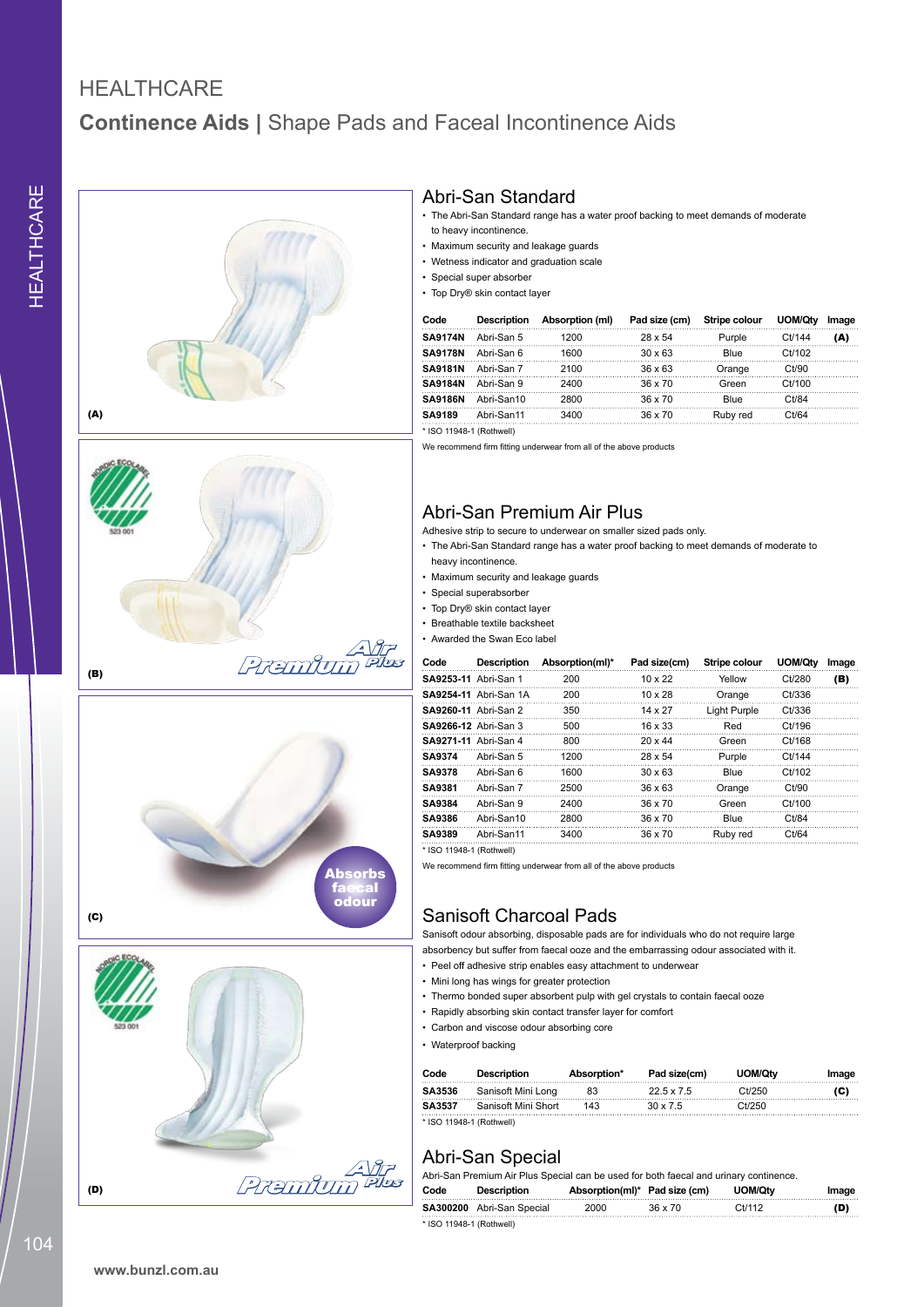## **Continence Aids |** All-in-One and Belted Pads **HEALTHCARE**

#### Abri-Form Standard **(Image A)**

Abri-Form is a full range of All-In-One disposable brief for all degrees of incontinence, from light to very heavy.

| Code            | <b>Description</b> | Absorption(ml)* | Hip size (cm) <sup>^</sup> | Stripe colour | UOM/Qty |
|-----------------|--------------------|-----------------|----------------------------|---------------|---------|
| <b>SA4154N</b>  | Abri-Form XS2      | 1400            | $50 - 60$                  | Grey          | Ct/128  |
| <b>SA4155N</b>  | Abri-FormS2        | 1800            | $60 - 85$                  | Yellow        | Ct/84   |
| <b>SA4156N</b>  | Abri-Form S4       | 2200            | $60 - 85$                  | Yellow        | Ct/66   |
| <b>SA4161N</b>  | Abri-Form M1       | 2000            | 70 - 110                   | Blue          | Ct/104  |
| <b>SA4160N</b>  | Abri-Form M2       | 2600            | $70 - 110$                 | Blue          | Ct/96   |
| <b>SA4162N</b>  | Abri-Form M3       | 2900            | $70 - 110$                 | Blue          | Ct/88   |
| <b>SA4163-N</b> | Abri-Form M4       | 3600            | $70 - 110$                 | Blue          | Ct/56   |
| <b>SA4165N</b>  | Abri-Form L1       | 2500            | $100 - 150$                | Green         | Ct/104  |
| <b>SA4166N</b>  | Abri-Form L2       | 3100            | $100 - 150$                | Green         | Ct/88   |
| <b>SA4167N</b>  | Abri-Form L3       | 3400            | 100 - 150                  | Green         | Ct/80   |
| <b>SA4168-N</b> | Abri-Form L4       | 4000            | $100 - 150$                | Green         | Ct/48   |
| <b>SA4169N</b>  | Abri-Form XL2      | 3400            | $110 - 170$                | Orange        | Ct/80   |
|                 |                    |                 |                            |               |         |

\* ISO 11948-1 (Rothwell)

### Abri-Form Premium Air Plus **(Image B)**

- • New generation tapes for optimum fit
- • Colour coding system for product selection and identification
- • White backsheet facilitates the wetness indicator reading
- Anatomical fit
- • Top Dry® for rapid absorption, high security and reduced leakage
- • Elastic waistband
- • Leakage barrier
- • Odour system to reduce unpleasant odours
- • Breathable backsheet for reduced skin irritation
- • White textile-like surface for increased comfort and discretion
- • Awarded the Swan Eco label

| Code    | <b>Description</b> |      | Absorption(ml)* Hip size (cm)^ | Stripe colour | UOM/Qty |
|---------|--------------------|------|--------------------------------|---------------|---------|
| SA43054 | Abri-Form XS2      | 1400 | $50 - 60$                      | Grey          | Ct/128  |
| SA43055 | Abri-FormS2        | 1800 | $60 - 85$                      | Yellow        | Ct/84   |
| SA43056 | Ahri-Form S4       | 2200 | $60 - 85$                      | Yellow        | Ct/66   |
| SA43061 | Abri-Form M1       | 2000 | $70 - 110$                     | Blue          | Ct/104  |
| SA43060 | Abri-Form M2       | 2600 | $70 - 110$                     | Blue          | Ct/96   |
| SA43062 | Abri-Form M3       | 2900 | $70 - 110$                     | Blue          | Ct/88   |
| SA43063 | Abri-Form M4       | 3600 | $70 - 110$                     | Blue          | Ct/56   |
| SA43065 | Abri-Form L1       | 2500 | $100 - 150$                    | Green         | Ct/104  |
| SA43066 | Abri-Form I 2      | 3100 | $100 - 150$                    | Green         | Ct/88   |
| SA43067 | Abri-Form L3       | 3400 | $100 - 150$                    | Green         | Ct/80   |
| SA43068 | Abri-Form L4       | 4000 | $100 - 150$                    | Green         | Ct/48   |
| SA43069 | Abri-Form XL2      | 3400 | $110 - 170$                    | Orange        | Ct/80   |
| SA43071 | Abri-Form XL4      | 4000 | 110 - 170                      | Orange        | Ct/48   |

\* ISO 11948-1 (Rothwell)

#### Abri-Wing **(Image C)**

- • Easy to fit and allows the skin to breathe
- • Leg cuffs ensure snug fit to body and helps prevent leakage
- • Waist elastic front and back for correct fit around the waist
- • Wetness indicator
- Velcro like belt fastening system can be easily adjusted to optimise fit and make changing easier Soft cloth-like breathable backing fabric enhances comfort and skin integrity

| Code     | <b>Description</b> | Absorption(ml)* | Hip size (cm) <sup>^</sup> | Stripe colour | UOM/Qtv |
|----------|--------------------|-----------------|----------------------------|---------------|---------|
| SA300002 | Abri-Wing M1       | 1900            | $70 - 110$                 | Blue          | Ct/56   |
| SA300003 | Abri-Wing M2       | 2300            | $70 - 110$                 | Blue          | Ct/56   |
| SA300004 | Abri-Wing M3       | 3100            | $70 - 110$                 | Blue          | Ct/56   |
| SA300005 | Abri-Wing L1       | 2200            | $90 - 135$                 | Green         | Ct/56   |
| SA300006 | Abri-Wing L2       | 2700            | $90 - 135$                 | Green         | Ct/56   |
| SA300007 | Abri-Wing L3       | 3500            | $90 - 135$                 | Green         | Ct/56   |

\* ISO 11948-1 (Rothwell)



(A)





(B)

**Premium** 



3UNZI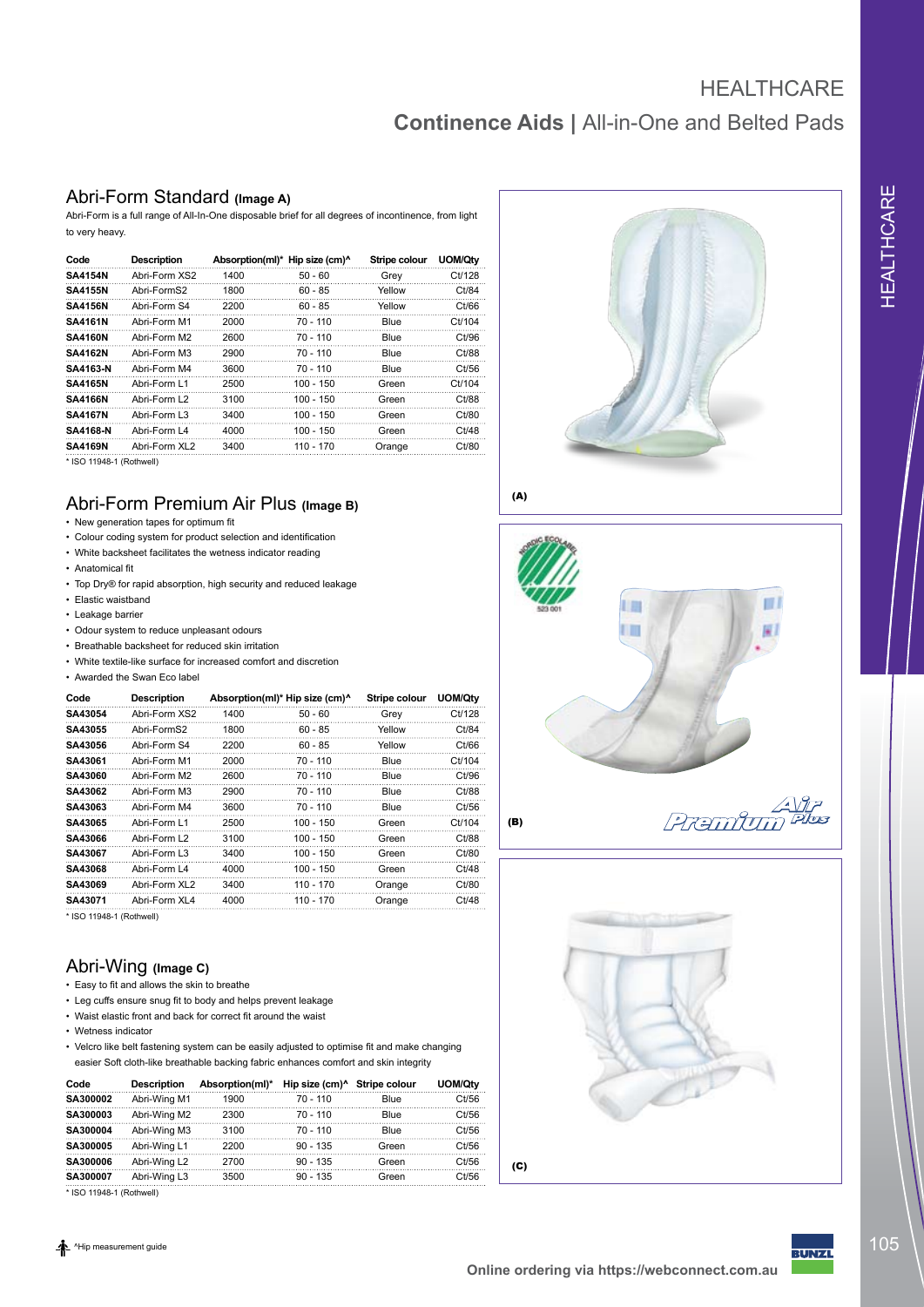### **Continence Aids | Pull Up and Liners HEALTHCARE**







(B)





Abri-Flex Premium Pull Up Abri-Flex continence products can be worn just like normal underwear, enhancing the user's feeling of freedom and dignity.

- High number of elastic threads ensures a perfect snug fit
- Super soft breathable textile-like exterior for comfort, allows the skin to breathe and is noise less so they are discreet
- • Colour-coded printing allows carers easy product identification • Discreet wetness indicator turns blue when wet
- Elastication in the crotch area ensures a snug body fit and minimises the risk of leakage
- • Top Dry® layer allows rapid penetration of liquid
- • A channel system in the absorbing core for rapid absorption and dispersion of liquid
- • Odour system reduces the risk of unpleasant odours • Leg barriers preventing leakage

| Code    | <b>Description</b>  | Absorption (ml)* | Hip size (cm) <sup>^</sup> | UOM/Qtv | Image |
|---------|---------------------|------------------|----------------------------|---------|-------|
| SA41070 | Abri-Flex Plus XS1  | 1400             | $45 - 70$                  | Ct/84   |       |
| SA41071 | Abri-Flex Plus S1   | 1400             | $60 - 90$                  | Ct/84   |       |
| SA41074 | Abri-Flex Plus M1   | 1500             | $80 - 110$                 | Ct/84   |       |
| SA41077 | Abri-Flex Plus I 1  | 1600             | $100 - 140$                | Ct/84   |       |
| SA41079 | Abri-Flex Plus XI 1 | 1600             | $130 - 170$                | Ct/84   |       |
| SA41072 | Abri-Flex Extra S3  | 2100             | $60 - 90$                  | Ct/84   |       |
| SA41075 | Abri-Flex Extra M3  | 2200             | $80 - 110$                 | Ct/84   | (A)   |
| SA41078 | Abri-Flex Extra L3  | 2200             | $100 - 140$                | Ct/84   |       |

\* ISO 11948-1 (Rothwell)

Abri-Flex Special The Abri-Flex Special is specifically designed for users:

• To fit their particular body contour

• During physical activity

• Preferring to wear undergarments with legs

Abri-Flex Special has an alternative shape and ultimate elastication to suit individual needs.

| Code                        | <b>Description</b>    | Absorption (ml)* | Hips Size (cm) <sup>^</sup> | UOM/Qtv | Image |
|-----------------------------|-----------------------|------------------|-----------------------------|---------|-------|
| SA41073                     | Abri-Flex Special S/M | 1700             | $60 - 110$                  | Ct/120  | (B)   |
| SA41076                     | Abri-Flex Special M/L | 1701             | 80 - 135                    | Ct/108  |       |
| $+1001$ $+1010$ $+10$ $+10$ |                       |                  |                             |         |       |

ISO 11948-1 (Rothwell)

#### Abri-Flex Zero

• Super soft, noiseless and fully breathable exterior layer

• Reduced risk of skin problems

• Odour prevention

• Optimum security against leakage

| Code                           | <b>Description</b> | Absorption (ml)* | Hip size (cm)^ | UOM/Qtv | Image |
|--------------------------------|--------------------|------------------|----------------|---------|-------|
| SA41080                        | Abri-Flex Zero MO  | 800              | $80 - 120$     | Ct/112  | (C)   |
| SA41081                        | Abri-Flex Zero LO  | 800              | 100 - 145      | Ct/112  |       |
| $\star$ ISO 11048-1 (Dothwell) |                    |                  |                |         |       |

ISO 11948-1 (Rothwell)

### Abri-Light

Abri-Light pads have a waterproof backing, hydrophilic core for rapid absorption of liquid and an adhesive back strip to secure to normal underwear.

| Code    | <b>Description</b> | Absorption(ml)* | Size (cm) | UOM/Qtv | Image |
|---------|--------------------|-----------------|-----------|---------|-------|
| SA41004 | Abri-Light Extra   | 555             | 18 x 33   | 11/20C  | (D)   |
| SA41005 | Abri-Light Super   | 856             | 20 x 44   | Ct/180  |       |

\* ISO 11948-1 (Rothwell)